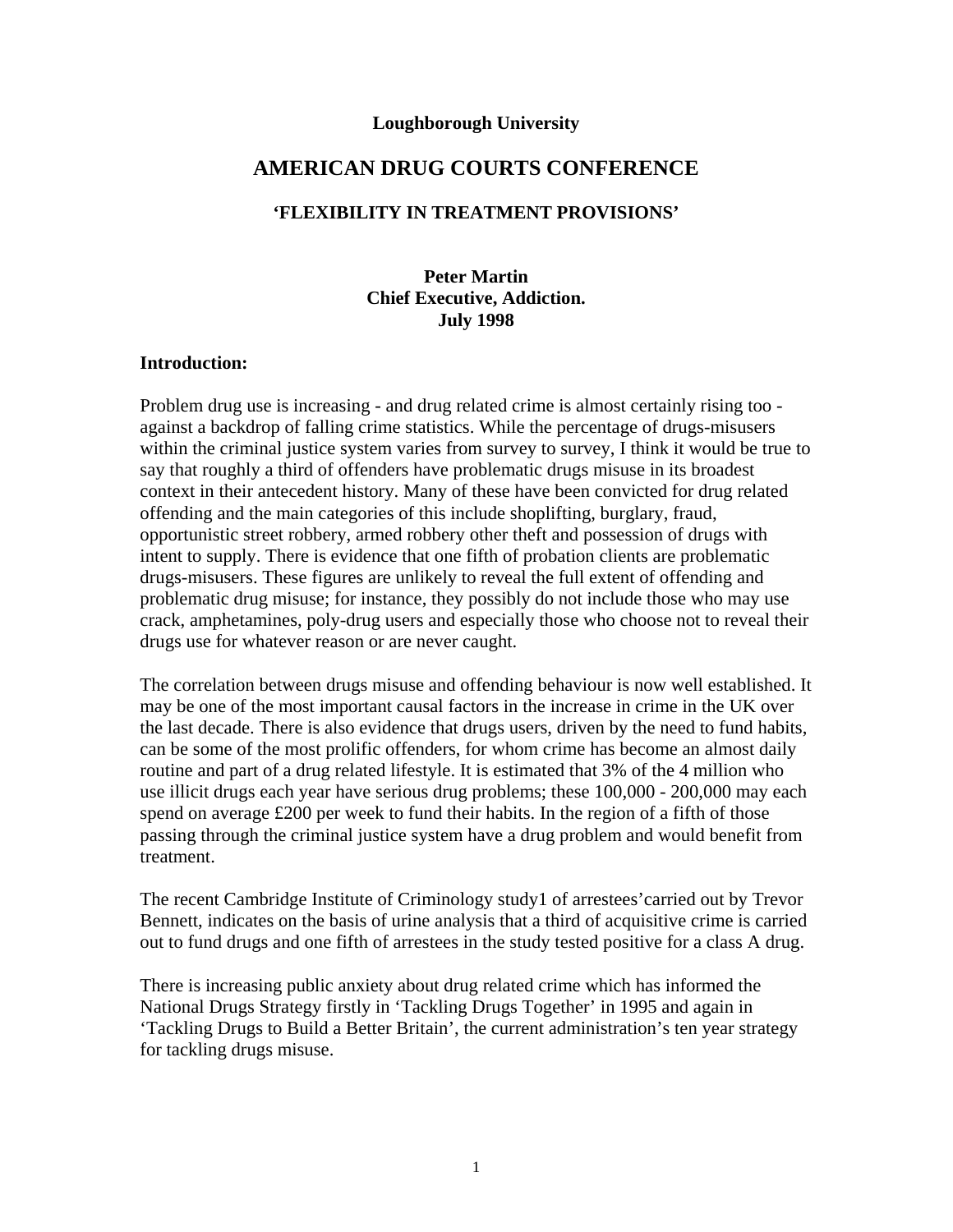In 'Tackling Drugs to Build a Better Britain' three of the four strategic elements refer to drugs and criminal activity:

- 1 Young People to help young people resist drugs misuse in order to achieve their full potential in society:
- 2 Communities to protect our communities from drug-related anti-social behaviour and criminal behaviour;
- 3 Treatment to enable people with drug problems to overcome them and live healthy and crime free lives;
- 4 Availability to stifle the availability of illegal drugs on our streets

Growing evidence of the extent of drug related crime, public anxiety about crime levels and drug related offending, and increased knowledge about the escalating costs of drug crime to the Treasury (and ultimately the tax payer) have engendered a new momentum to tackle the issue by policy makers. Within this new climate there is an increased focus on ways to achieve a reduction in drug-misuse and drug related offending by targeting persistent offenders and in particular those dependent on heroin.

Diversionary schemes to steer the drug -offender into treatment provision have been around for many years with Probation orders with treatment conditions, often conditions to reside in a residential treatment facility. These were augmented in 1992 by the Section 1a(6) orders (treatment conditions attached to Probation Orders). The plans to pilot Drug Treatment and Testing Orders (DTTOs) need new legislation. These new initiatives are to be mandated through the Crime and Disorder Bill 1998 and will be piloted in three areas: Liverpool, Croydon and Gloucestershire.

I welcome these and other initiatives such as arrest referral schemes and early intervention schemes to divert drug using offenders from prison and into treatment. There is growing evidence that as many as a third of this group have previously had no access to treatment and a further third have been in touch with treatment agencies but no longer have contact.

But here we must ask several basic questions. Coerced treatment - does it work? Is it ethically and morally defensible and desirable? What are the conditions for successful treatment? What is meant by treatment? What does treatment aim to achieve? What kinds of treatment exist? How can we improve treatment effectiveness? How do we design effective treatment programmes? Why is a flexible approach to treatment required? How do we deal with treatment failure? How can we measure outcomes? Will this achieve the aim of reducing drug-related crime?

I obviously do not have definitive answers to these questions. However, by drawing from my experience as a deliverer of drug treatment and working within the criminal justice system, I hope that by discussing these questions we can start to gain more understanding.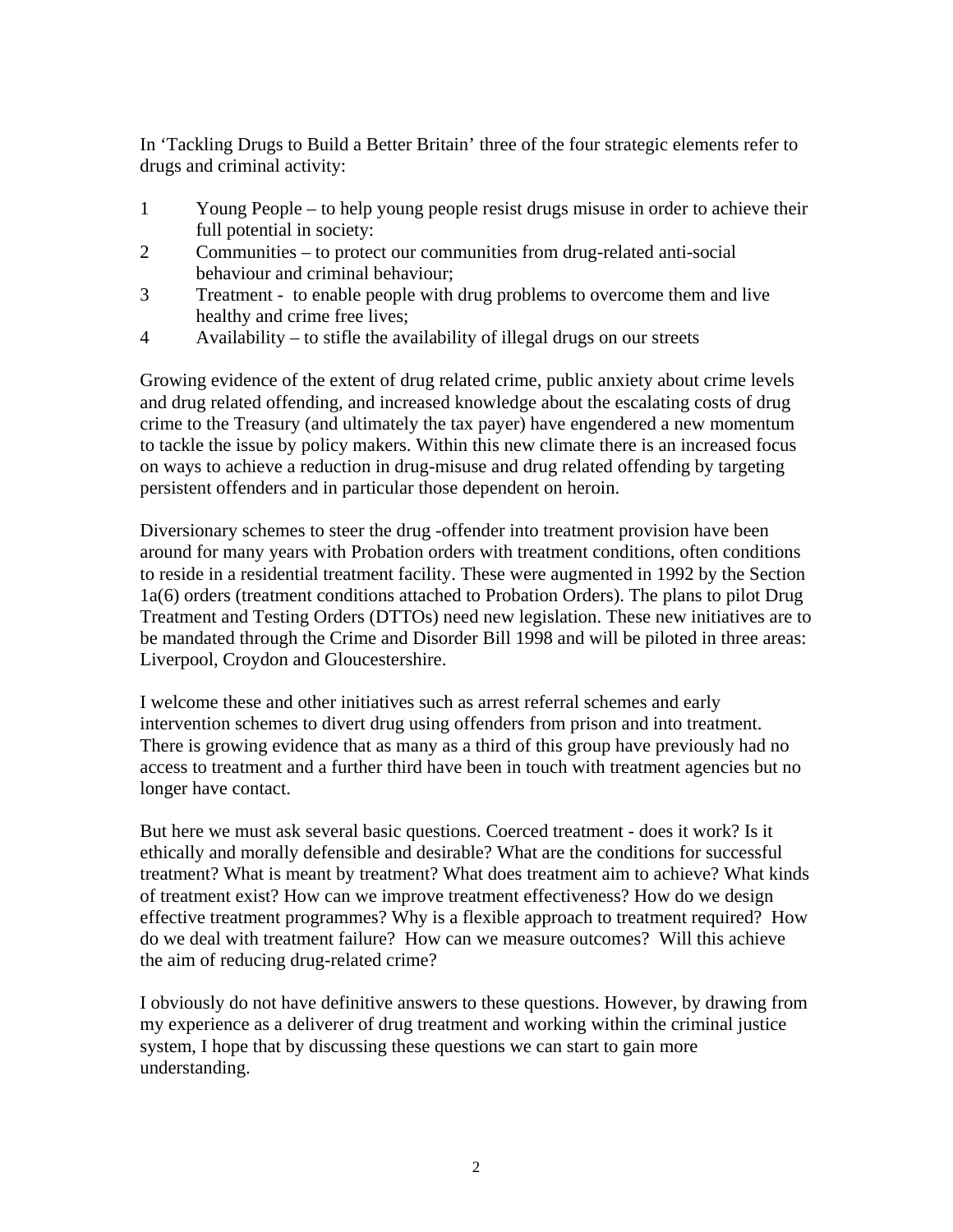#### **Coerced Treatment – Does it work and if so is it ethically desirable?**

There is now a wealth of evidence that supports the view that well resourced and appropriately designed treatment is effective in reducing drug use and drug related crime. Studies have consistently demonstrated that legally coerced treatment appears to be no less effective that treatment entered into voluntarily. Furthermore, illicit drug offenders coerced into treatment often remain in treatment for longer duration than people who undertake treatment on a voluntary basis. This is further supported by the fact that community based treatment is more cost effective than imprisonment and with fewer adverse effects. There is a persuasive argument that community based options for recidivist drug users produce better treatment outcomes. Any Government that is concerned with protecting the public must act upon this information. The ethical and moral argument for coerced treatment is convincing. If as a society we can reduce the numbers of drug users in prison by coerced treatment whilst simultaneously reducing drug use and crime at less cost to the state with less harm to victims and the community, the case for coercion is strong. But it simply will not work without adequate investment.

Compulsory treatment and coerced treatment are not the same. In my view treatment ' inflicted on an individual against their will' is unlikely to succeed and resistance will be met. However the 'offer that cannot be refused' can help the individual who is usually anxious and fearful of change, to engage in the treatment process and with adequate support and encouragement work through these fears and benefit from treatment. Here careful assessment is vital and should be a dynamic process which will help determine the offender's motivation. Where there is none whatsoever, treatment should obviously not be recommended. Where people are ambivalent, however, it is worth applying some pressure. Through motivational interviewing techniques, concern about lifestyle and interest in treatment can be stimulated. This is a dynamic and not a static process. Many points within the criminal justice system can offer opportunities to jointly plan a programme of treatment at a point when an offender's co-operation can be engaged. A 'reality' assessment helps the offender accept the actuality of their situation. Often cognitive distortions can blind the drug users to their health and psychological wellbeing, to the level of dysfunction in relationships and the level of discontent attached to their recent lifestyles. In short, the fact that the direct consequences of drug related offending is both evident and imminent means that for many individuals a real awareness and time of opportunity develops.

One of the key factors that influence the ethical and moral scenario is the paucity of resources for treatment. Currently treatment providers are stretched to capacity and many agencies are vulnerable to closure whilst the lion's share of resources are devoted to enforcement and supply reduction. It is interesting to reflect on the fact that treatment offers a far better return on investment than enforcement. In these circumstances, we must question the viability of a strategy to provide treatment for clients actively involved within the criminal justice system where there is insufficient investment. Furthermore, by using treatment places for offenders, do we run a risk of not providing appropriate and accessible services for clients who are not involved in the criminal justice system? Does this mean a future where a drug user will need to be arrested to access treatment? What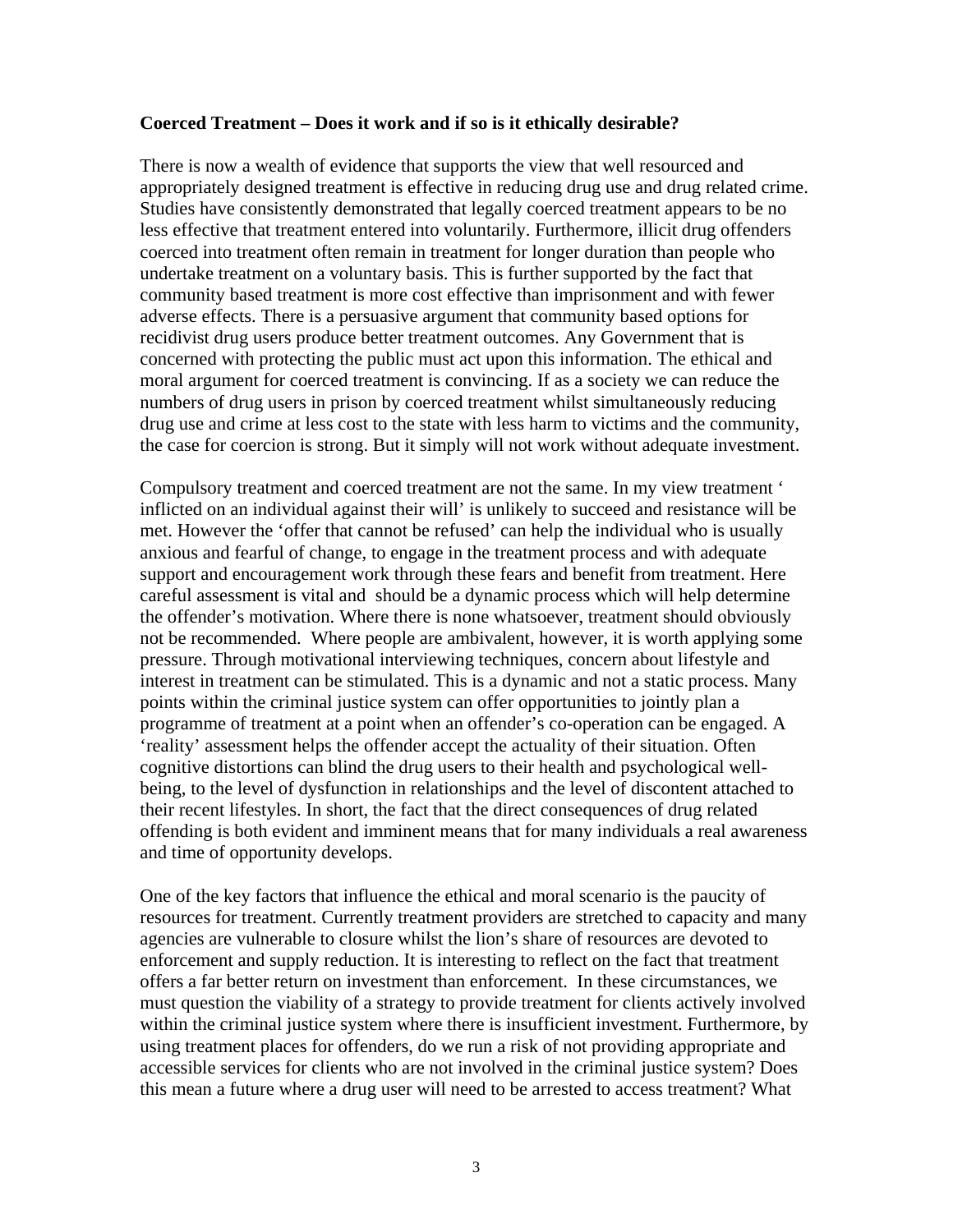would be the implications for young drug users and the transmission of communicable diseases?

Another ethical dilemma is how we deal with those not responding to treatment of when they re-enter the criminal justice system. Will they be punished for the offence alone or will the tariff be raised as a result of the 'treatment failure' or as an exemplary measure to other drug offenders. These issues must be resolved for the strategy to work.

However, there will always be those who fail the system. This highlights the importance of a review of the treatment responses and a rethink about treatment failure.

### **What are the conditions for successful treatment?**

#### **Assessment.**

A thorough assessment contains many different dimensions. Without a detailed picture of the client's situation, history (drug, health, social circumstance & functioning and offending behaviour) it is unlikely that any treatment agency will be able to deliver an effective package of treatment. With the wide range of professions and agencies involved in this work, it is common that service users are required to undergo separate assessments at each. This, however, often creates a confusing bureaucratic barrier for the client with ineffective use of resources and a needless repetition. We begin to identify the need for a standardised assessment instrument and process, which can be accepted by a range of agencies and professionals.

It is important to explore the principles that underpin effective needs-led treatment. These include the development of trust and the establishment of a therapeutic relationship. The exploration of the client's perception of their situation, and identification of the level of motivation based upon this perception. There must be a prioritised assessment of presenting issues and practical considerations to ensure an effective early experience of treatment.

Effective assessment is often undermined by the lack of availability of treatment. For instance, in an area where there is only a medically based substitute prescribing service available, the relapse prevention needs of a drug-free ex-prisoner may be almost impossible to meet without exposure to persons that may contribute towards relapse. Similarly, sending a sixteen-year old person after a short episode of drug use to a clinic which provides help to much older, chronic and chaotic users would most likely be detrimental, by exposing him to suppliers.

In assessing those being considered for coerced treatment, it is vital to include a comprehensive risk analysis that considers the likelihood of re-offending and risk to public safety. A thorough exploration of practical considerations is required (e.g. is the client a carer/ parent? transport, language and literacy, cultural barriers or homelessness). This investigation underpins the contract and will increase the likelihood of a successful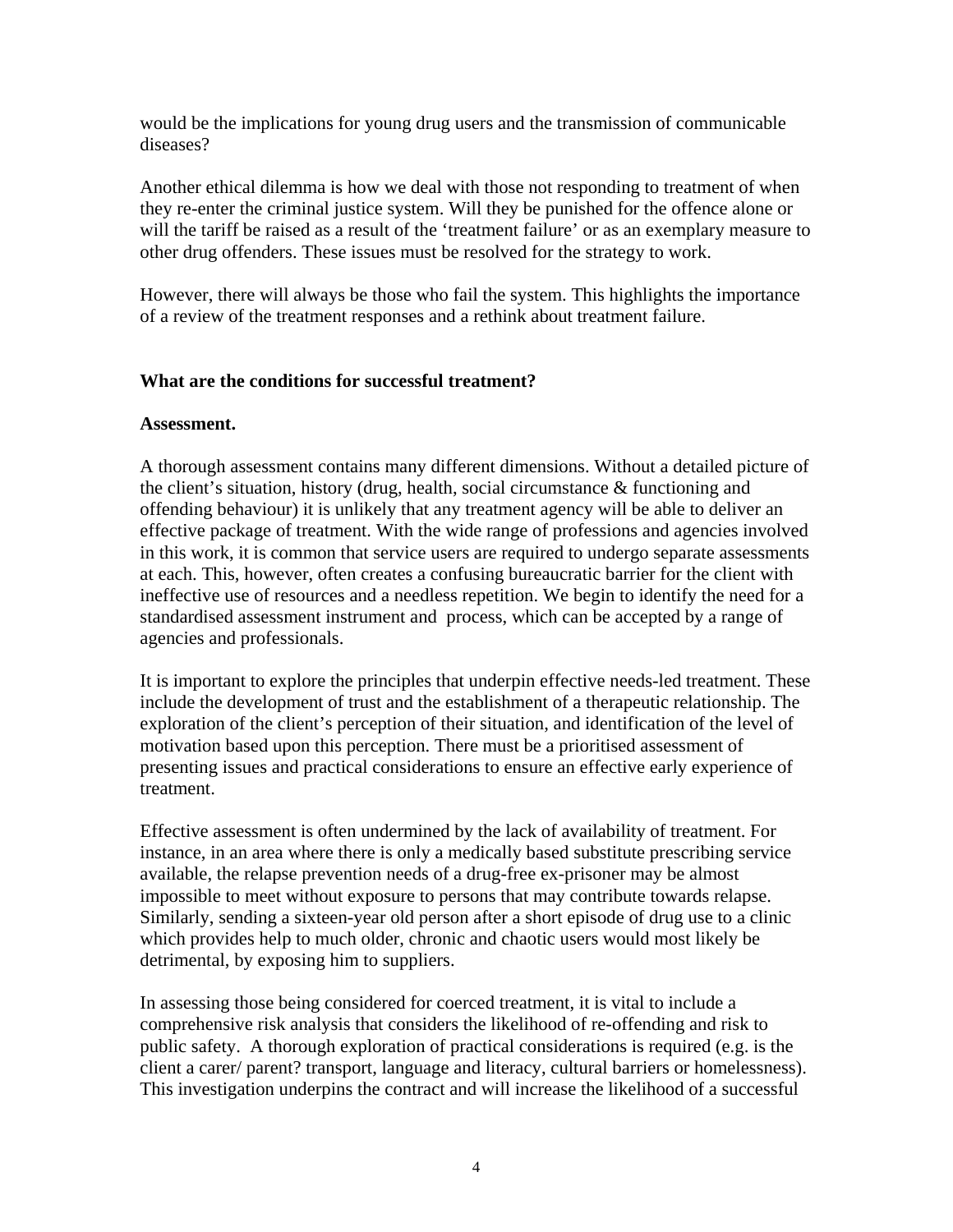intervention and reduce the possibility of failure. Failure within coerced treatment can have far reaching consequences with breach and the possibility of custody unlike noncriminal justice based treatment interventions. So here we find a variation from traditional treatment philosophies and certainly a training need for providers not used to working within the constructs of a criminal justice model of treatment.

Where treatment goes wrong it is likely that practical considerations have not been addressed and that there is no process of ongoing assessment and treatment review. Assessment is not a form filling exercise that takes place once at the first point of contact. It combines formative and summative assessments in a dynamic process that ensures a constant fine-tuning of the matching of treatment to the need. The paramount importance of using assessment to match client needs to treatment modality cannot be overemphasised.

This then requires the assessor to have detailed knowledge of the different treatment agencies and a clear understanding of programmes and the expectations of treatment. Developing a good working relationship between referrer and treatment providers is essential. In this way treatment expectations can be explained and discussed prior to admission, issues such as confidentiality can be considered in the assessment process as would rules, time commitment, culture and treatment processes. This would help to reduce the number dropping out of treatment and reduce the exploitation by clients in gaps of understanding between referrer, agency and individual clients. Treatment works better when there is a tripartite contractual agreement accepted by all parties.

# **What is treatment?**

Treatment (as opposed to self-help) is any structured attempt to improve lifestyle, health or social functioning involving a specialist third party. Whilst the term tends to have medical connotations, effective treatment is often delivered in non-medical settings and by non-medical professionals.

# **What does treatment aim to achieve?**

NTORS has identified that service providers have a range or hierarchy of goals including

- Reduction of Psychological, Social and other problems directly related to drug use.
- Reduction of Psychological, Social and other problems not directly attributable to drug use.
- A reduction in harmful or risky behaviour associated with the use of drugs e.g. sharing injecting equipment
- Attainment of controlled non-dependent or non-problematic drug use.
- Abstinence from main problem drug(s)
- Abstinence from all drugs

However these harm reduction and drug-use centred goals only address part of the treatment picture. In order to attain a reduction in drug-use and related risk behaviour, it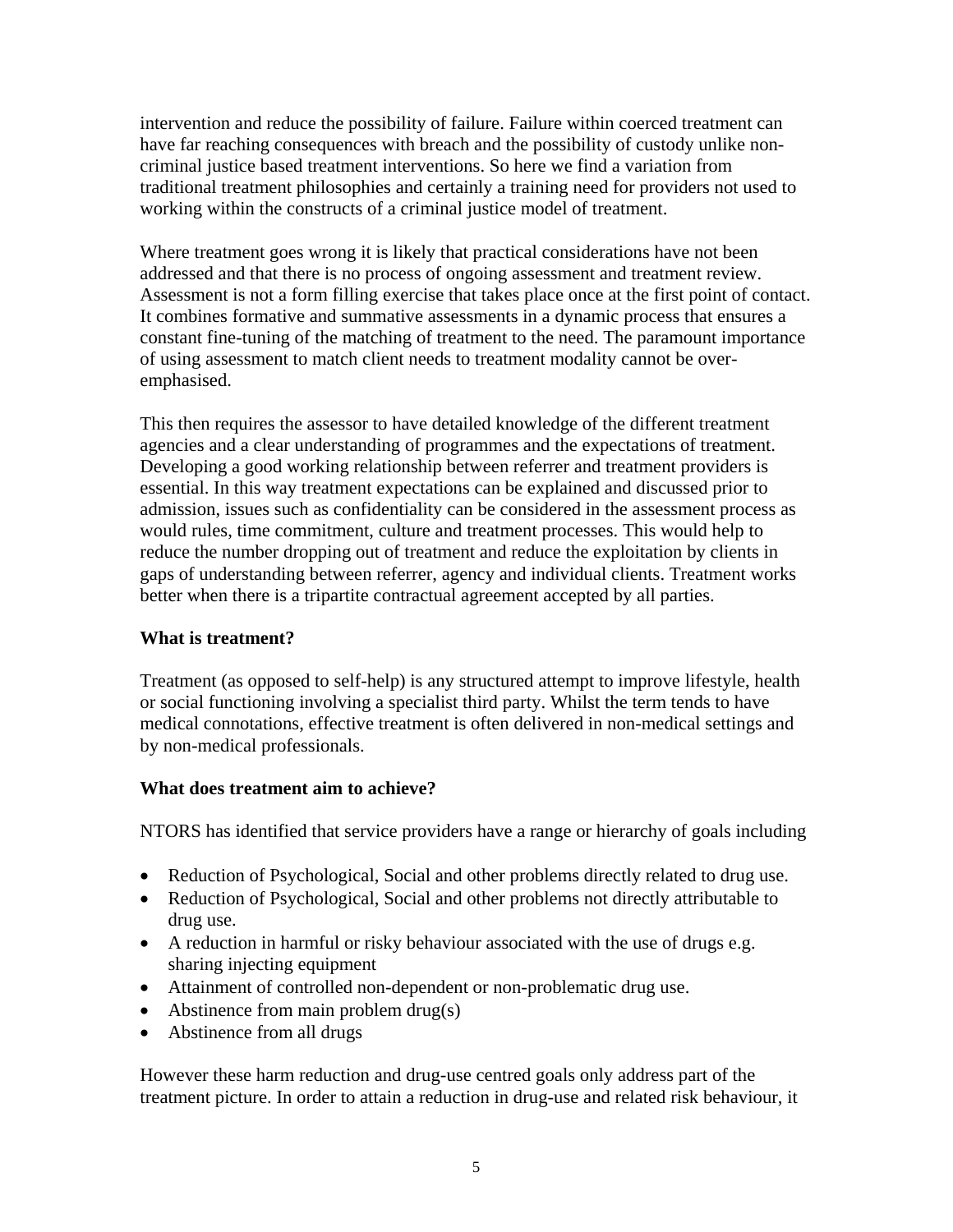is important to enable the individual to reinvent their life and life-style in order to rejoin mainstream society.

As Bertold Brecht eloquently expresses:

# *" You can give me drugs to cure my chest infection but you cannot rid my flat of the damp that caused it"*

A treatment strategy which ignores the processes of social exclusion will fail to address the problem effectively. Beyond the drug focus, drug users have multi-faceted and complex needs. Most of these are resolved through facilitated and supported self-help where individual responsibility is key to success. There is a requirement for action and this is vital to the process of change. The homeless must be helped with their accommodation needs, those who have been long term unemployed must be guided to take up training and skills development to help enter or re-enter the world of work. Similarly, co-existent mental health problems need interventions that can only be provided through true multi-disciplinary case management. Fragmented relationships and isolation are other areas where guidance and action are required.

In this way we begin to build a double-edged approach to treatment where major changes in lifestyle are an integral factor. Here the development of self-esteem and a sense of purpose are necessary and lead to the delivery of the drug and harm reduction goals.

# **What kinds of treatment exist?**

# **Treatment Goals and Modalities.**

The client entering treatment can often be presented with a bewildering choice of options available that will vary from area to area. Engaging the client is essential and listening and challenging, where appropriate, is the method by which to do this. What the client wants from treatment is often misunderstood, for example and a recent paper on drug user opinion demonstrated that 48% of clients wanted an increase in the availability of non-drug treatments whilst only 31% wanted an increase in the availability of drug treatments

A national overview of treatment goals and modalities is demonstrated in the table below: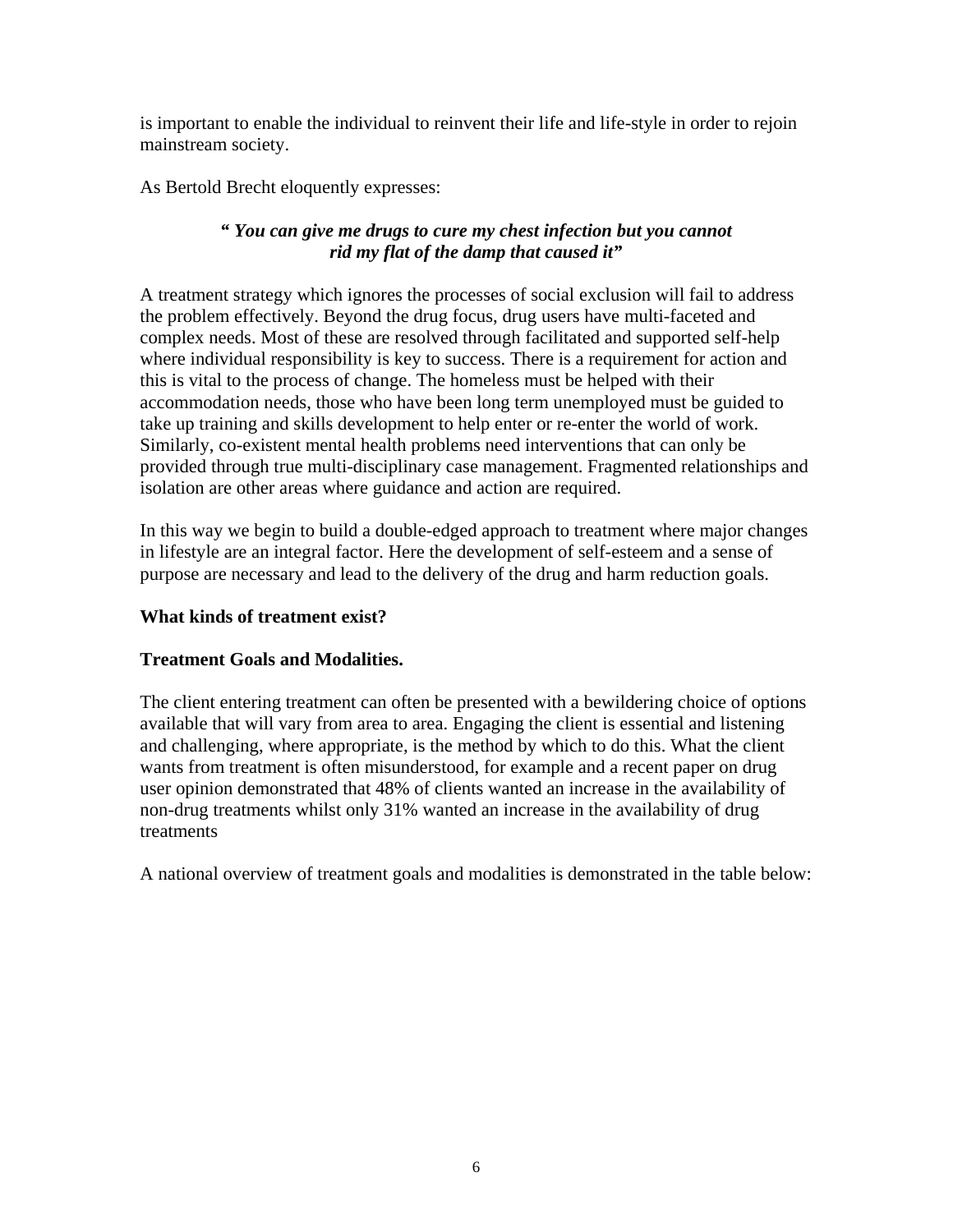|                                         | <b>Level of Intervention</b>                                                                                                                           |                                                                                                                                                                                 |                                                                                                                           |
|-----------------------------------------|--------------------------------------------------------------------------------------------------------------------------------------------------------|---------------------------------------------------------------------------------------------------------------------------------------------------------------------------------|---------------------------------------------------------------------------------------------------------------------------|
| <b>Treatment Goals</b>                  | Low threshold<br><b>Modality</b>                                                                                                                       | <b>Medium Threshold</b><br><b>Modality</b>                                                                                                                                      | <b>High Threshold</b><br><b>Modality</b>                                                                                  |
| <b>Abstinence based</b><br>services     | NA & AA, Self help<br>groups, Drugs<br><b>Education</b> , Peer<br>Counselling,<br>Supported Hostels,<br>Resettlement & Half<br>way Programmes          | Community based<br>detoxification &<br>Substitute<br>prescribing services<br>Out Patient,<br>Through-care, Fast<br><b>Track Case</b><br>Management                              | Residential<br>programmes, TCs,<br>12 Step<br>Programmes,<br><b>Structured Day</b><br>programmes, In-<br>patient services |
| Harm-<br>minimisation based<br>services | Street agencies,<br>drop in services,<br>Needle exchanges,<br><b>Health Education</b><br>Peer counselling,<br>Out Patient, Some<br>Hostels, Wet houses | Appointment based<br>counselling<br>services, Aspects of<br><b>Community Drug</b><br>Teams and<br>maintenance<br>prescribing,<br>Through-care, Fast<br>Track case<br>management | Structured day<br>Programmes<br><b>Intensive Case</b><br>Management                                                       |

The reality is that the threshold will present more as a continuum rather than having fixed boundaries, and not all services will be available within any one locality.

# **Interventions**

When defining treatment, it is not only important to consider the modality but also to define what will be delivered to the client. There are a wide range of interventions, and whilst most services would claim to work in an eclectic style, this will be composed of elements of the following:

Advice and Information; few potential service users are in a position to make an informed choice either about their own needs and priorities or about which service may help them. Accurate advice and information together with assessment are the most basic level of intervention.

Motivational Interviewing Techniques based upon the work of Prochaska and DiClemente have been found to be of particular use when working with client ambivalence or intransigence to change and also for eliciting self-motivation from the client.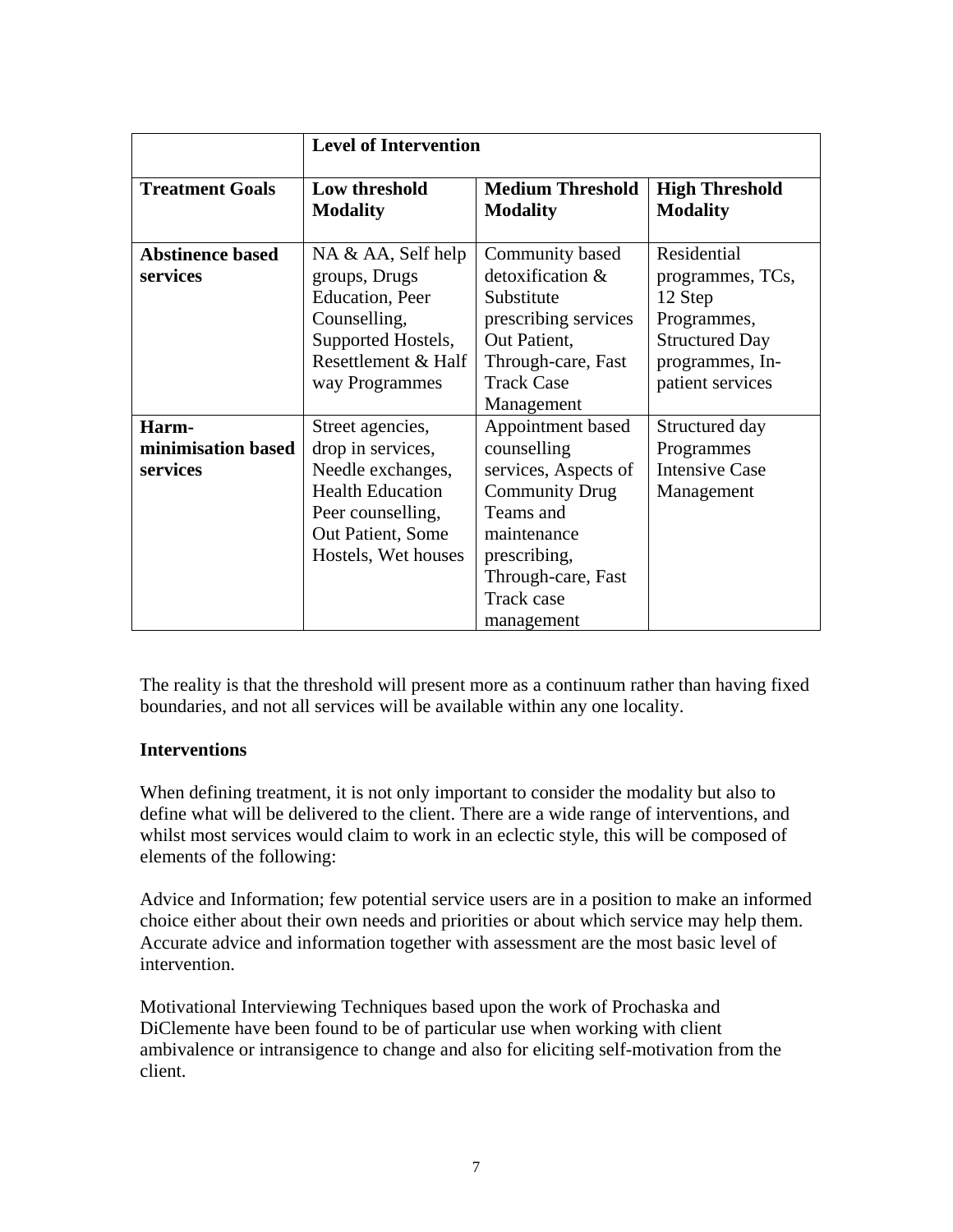Cognitive-Behavioural interventions based either on a therapeutic approach piloted initially by Miller, Dryden and many others, and by Ross and Fabriano in the criminal justice context (Reasoning and Rehabilitation programmes) proved to be effective not only in enabling change but also maintaining change over time.

Relapse Prevention is a specific cognitive treatment introduced by Marlatt and Gordon which fostered understanding that most drug users relapsed after treatment. This technique has proved to be effective in reducing both relapse and the prejudice of many services towards those who relapse.

Counselling and group-work techniques are widely used. There are too many models and theories to mention in this paper but these all potentially have a role in enabling the client to gain a greater perspective on his or her situation and can also be invaluable in an exploration of causative or contributing factors. As a rule long-term psycho-dynamic counselling and psychotherapy are not useful in a harm-minimisation context but brief interventions and solution and goal centred counselling have proved to be accessible and effective.

The development of the AA and NA fellowships can give clients access to a huge number of self help groups that can be productive both in the acute treatment phase and also give a 'philosophy' by which to maintain abstinence over time.

In cases where both substance misuse problems and mental health problems are present, research has demonstrated that a mix of some or all of the above, delivered by a case management approach, is perhaps the most productive way forward.

# **How can we improve Treatment Effectiveness?**

The vast majority of these interventions can be delivered in either a structured programme approach, a one-to-one approach, or in the group-work situation. Access is dependent upon the threshold of the service and the needs of the individual.

For the structured programme approach, good programmes can be distinguished on the basis of well-defined treatment protocols, adequate staffing patterns and experience, explicit programme goals, reasonable and consistent funding and comprehensive management systems.

Therapeutic Communities (TCs), 12 Step programmes and other residential facilities fall into this category. There is evidence that some methadone programmes that are managed in the same structured manner combined with case management and individual counselling, obtain the best outcomes. Again there is overwhelming international evidence that Pharmacological Treatment for drug dependence is effective. In the UK, however, there appears to be little consistency in methadone programmes, which seem to vary from good to very poor dependent on clinical direction. The NTORS study has highlighted a major concern about the high levels of methadone being exchanged on the illicit drug market. Here controls on the prescription and administration of methadone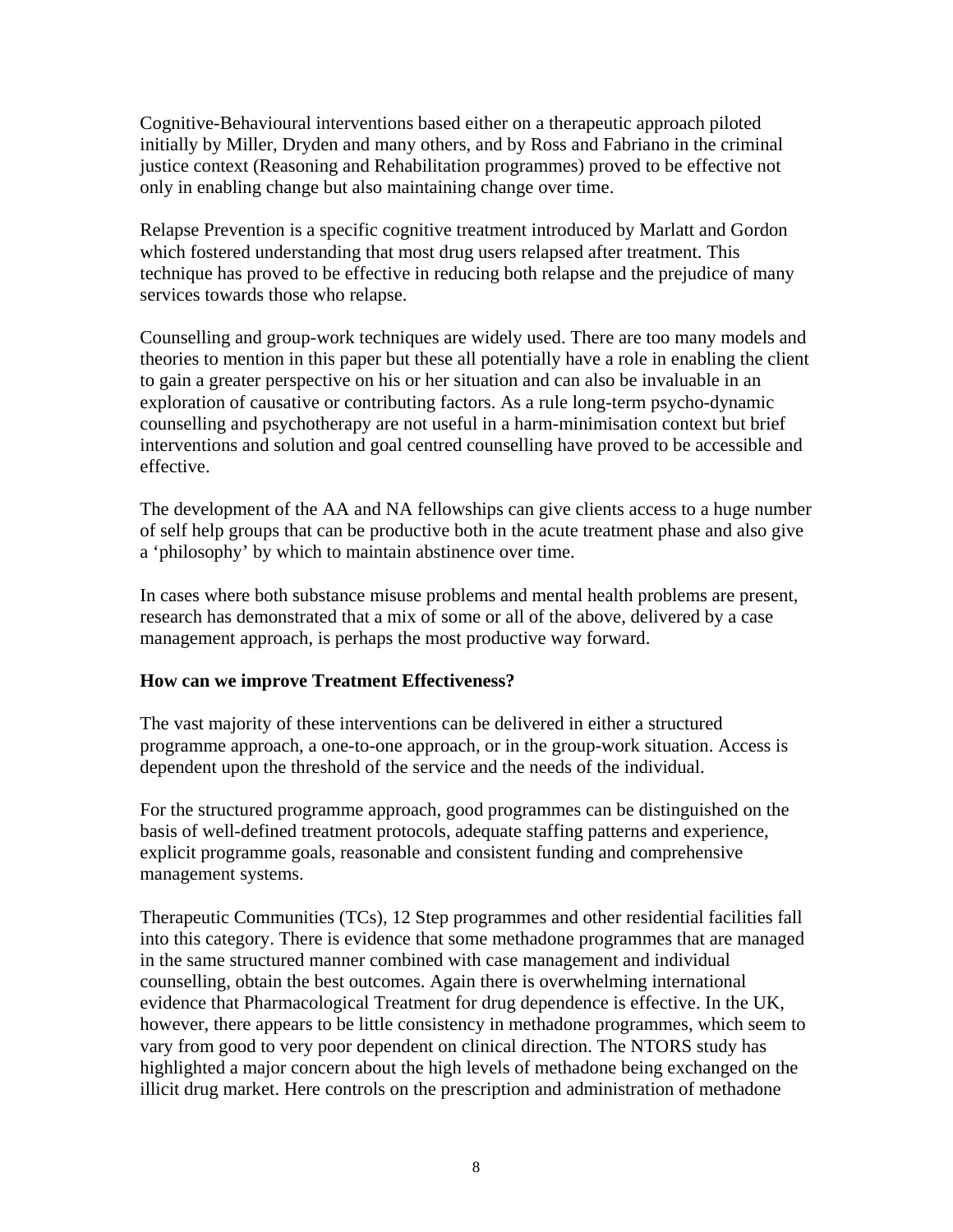will need review.

The National Treatment Outcome Study – after one year highlights a number of key factors in offering successful interventions and even distinct variances of treatment effectiveness from different agencies offering similar treatment. NTORS will be doing further work on these areas but if we start to look at other evidence in conjunction with NTORS, we see patterns emerging which will make better use of limited and seemingly dwindling resources.

As discussed earlier within this paper the need for thorough and careful assessment is paramount. Matching need with treatment is essential. Another key factor is retention in treatment. There is overwhelming evidence that the impact of a successful treatment episode correlates with length of stay and involvement in treatment. With both residential treatment and Therapeutic Communities, the impact of treatment only begins to engage clients in the change process after a period of three months. The prognosis for the individual improves with each month thereafter to an institutional "cut off " time which is usually about twelve months. The intensity of intervention can be reduced in the resettlement period. Structured after-care, such as supported half way accommodation, can add significantly to the effectiveness of treatment. This evidence, although not new, must change purchaser's attitudes to short treatment episodes driven, in the main, by limited funding.

Retention in treatment can be a dynamic process which, through management, can be controlled and improved. It requires analysis and planning. Poor retention is often blamed on clients who ' just do not want to change' or, like osmosis, it just happens. We must challenge these beliefs. Poor retention over time means poorly designed and delivered services and poor management.

Given an accurate match of client and modality through appropriate assessment, much support and encouragement must be given to the new client. Careful induction processes are vital. There must be agreed aims and goals of treatment and a clear written compact. Rules and boundaries need definition and acceptance. Above all, a high level of support is essential in the early stages of treatment.

Over the months, the intensity of treatment can be increased as individuals become more confident and able to deal with increased demands. Monitoring and review of the aims and goals of treatment is essential. These will need addressing on a regular basis. Programmes can be underpinned with intensive case management. Prior to discharge and in the aftercare process the intensity of support must be increased.

Another factor in improving retention is the confidence of staff and a well- motivated and trained staff team.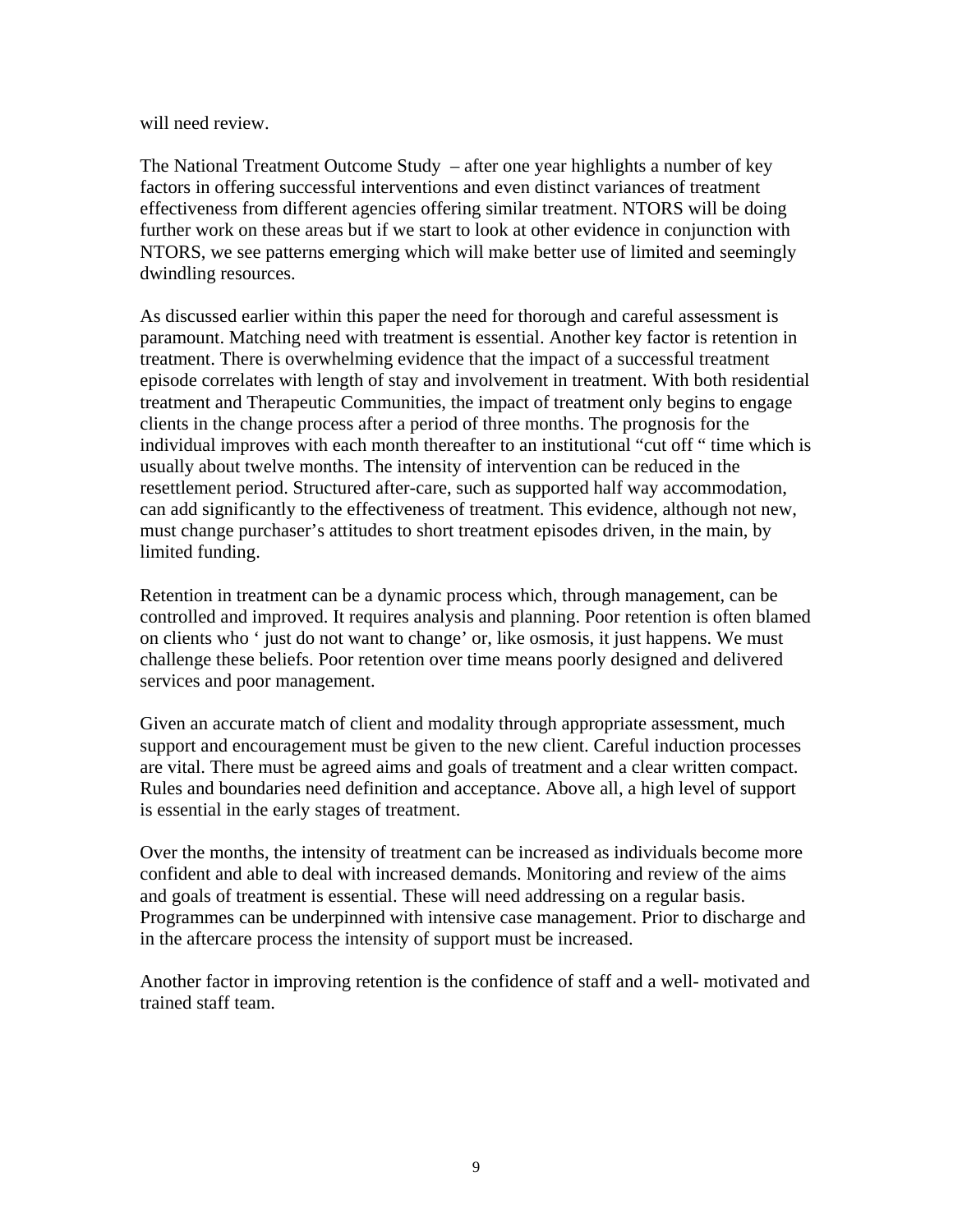#### **How can we design effective programmes?**

In designing effective treatment programmes for offenders, research has shown that specific types of rehabilitative

e programmes, whether community based or residential, can out-perform traditional, narrowly focused drugs projects. The emerging principles of good practice for drug using offenders include:

- Targeting high risk offenders
- Focus on offending behaviour and the factors underlying it
- Programmes are clearly structured and properly implemented
- Staff are well trained and motivated

We are beginning to see new programmes where we are moving away from a single philosophy of treatment (e.g. health or socialisation) to ones which augment one particular model with another for pragmatic purposes, for instance, by combining cognitive behavioural models in therapeutic settings. These are particularly helpful in tackling offending behaviour and drugs misuse simultaneously. Another example of this pragmatism can be seen where traditional (non12 Step) residential programmes introduce AA and NA meetings. This progressive move capitalises on an ongoing programme and aftercare, which can be easily accessed across the UK at no cost to the state. In the US, the combination of Therapeutic Communities and AA, CA (Cocaine Anonymous) and NA has been operating for many years and is seen as a way of extending the treatment period after programme end. In the UK, there is a high degree of ignorance of 12 step programmes with " professionals" driven by their own ideologies and disciplines. This appears to be a real barrier. If progress is to be made, we need a radical re-think about what works and how to utilise pragmatic approaches and not be blinded by ideology and individual beliefs. We must consider that different 'treatments' work for different people at different stages of their drugs and offending careers.

Addaction has over the last years encouraged CA (cocaine anonymous) meetings at its Maya project, which provides treatment and care for mainly black and minority ethnic women crack and stimulant users. The results seem to be impressive. There have been no incidents of drugs misuse in the last year, retention has improved and we hope that this will lead to better long term outcomes. In our two large prison programmes (total 170 inmates) we have recently recruited two 12 step counsellors to provide guidance on through-care and aftercare.

#### **Why is a flexible approach to treatment necessary?**

Although there are many different treatment models available, few areas outside of major cities offer a wide range of services. Those that are available are often over specialised and neglect factors related to drugs misuse and offending.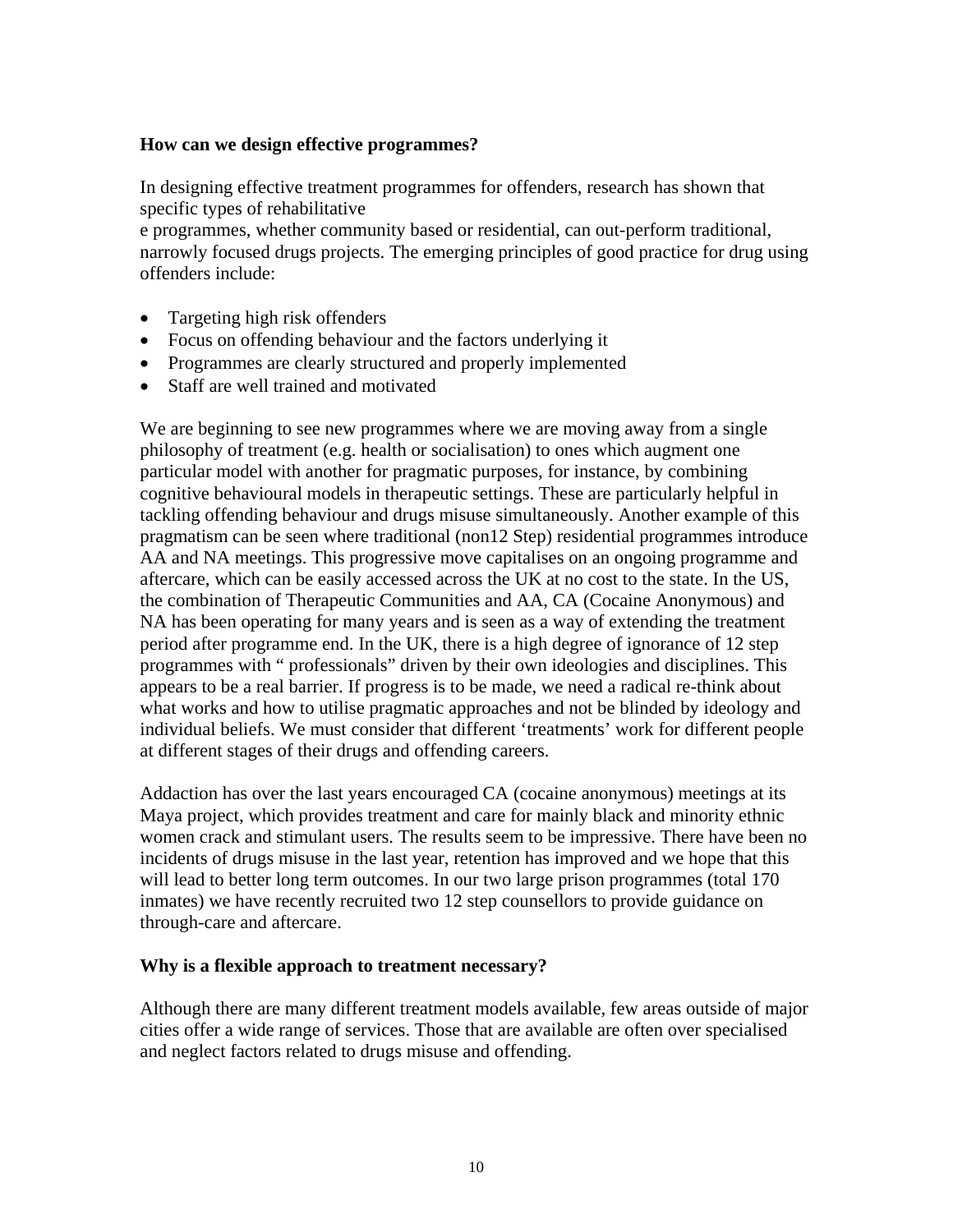The lack of continuity in case management for drug offenders often undermines the effectiveness of treatment in the community. What is needed is continuity of case management, from the point of sentence until the order is completed (in the case of community penalties) or until the offender is resettled into the community (for prison sentences). This model of intensive case management will increase effectiveness. This ensures treatment providers and other partnership agencies for example hostels or employment services, are implementing and monitoring the individual offender's treatment plan. All agencies involved should be aligned to the same treatment objectives. For effective treatment for drug offenders to work strategic alliances and partnerships between all relevant agencies must be made possible and adequately resourced. The evidence is clear that adequate treatment clarity, duration and structured aftercare greatly increase effectiveness .

Drug misusers themselves are a diverse group mirroring local patterns of demography and, as such, having diverse treatment needs. At present, the criminal justice system too often fails to identify underlying drug problems and is too often unaware either of treatment options or differences in treatment need. Some particular groups for example women, women with children, minority ethnic groups, stimulant users, and young people, are under-represented in treatment, probably because agencies are not perceived to be relevant to their needs and have done little to make themselves available. At the same time, black people and women with drug and mental health problems are too likely to receive custodial sentences with few treatment options when compared with white male opiate users. Similarly, current wisdom suggests that custodial sentences for young drug offenders simply increase their knowledge and chances of further and more serious offending. Another group in urgent need of proper treatment is those drug offenders with mental health diagnosis who too often find themselves sentenced inappropriately.

If drug treatment within the criminal justice context is to be meaningful and accessible, these disparities in availability and relevance of treatment on the one hand, and of effective education of sentencers, equity and rationality of sentencing on the other hand, must first be addressed.

Although "Tackling Drugs to Build a Better Britain " lays out a rational framework to provide effective partnerships to enable holistic and flexible approaches to treatment, the reality is far from that envisaged. In many areas Drug Action Teams are ineffective with representation devolved far from the executive level intended and no effective strategy to combine either resources or expertise at the operational level. Ways of realising the vision of partnership essential to effective treatment with such limited resources must be found.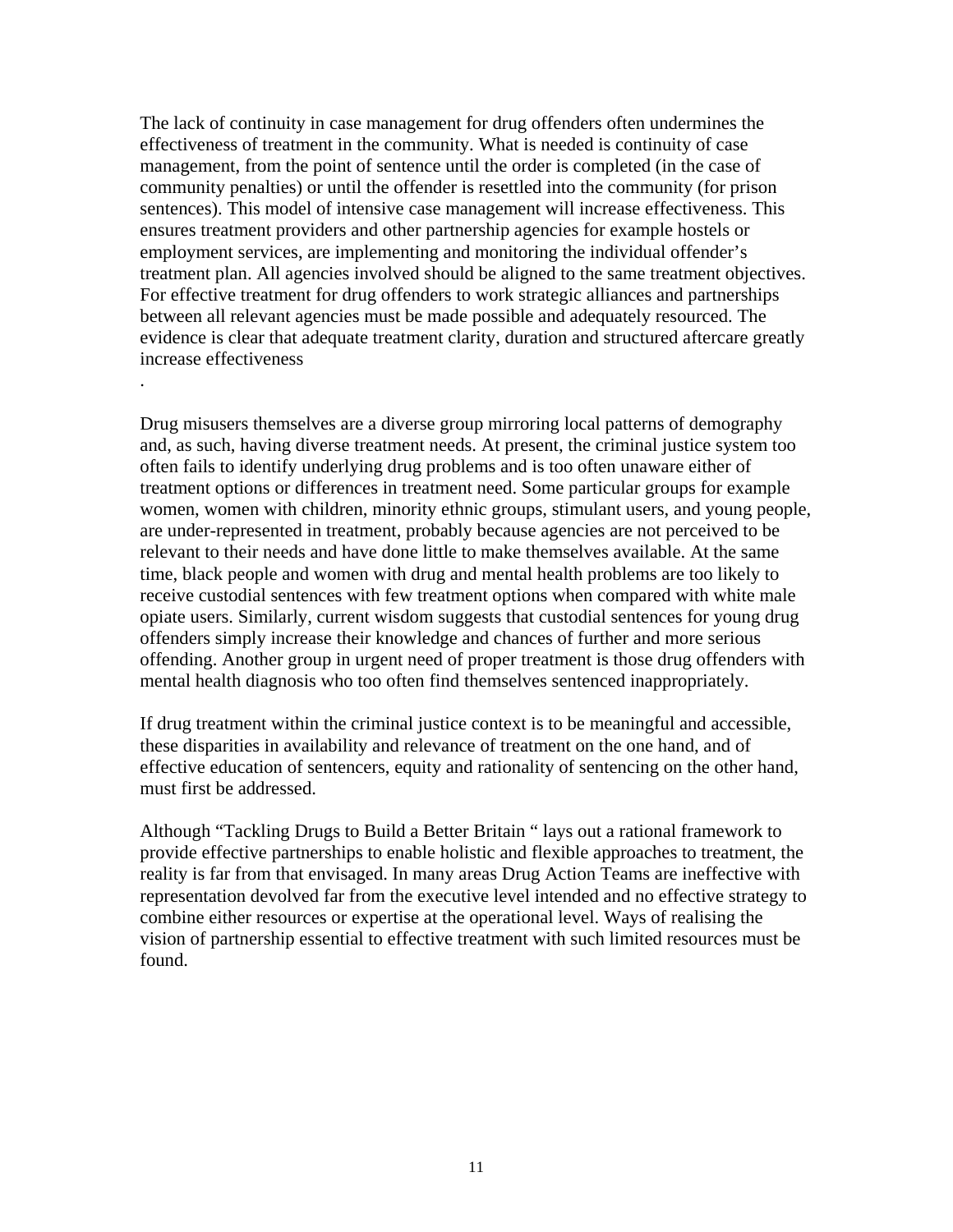# **Young People**

The HAS report on Children and Young People – the report on young substance misusers clearly highlights the need for discrete and dedicated services in order to avoid the contamination effect from older and more chronic drug users. The contradiction of sentencing young people to Young Offenders Institutes and Prisons where they can be influenced by hardened drug offenders and the culture within prisons is obvious. The absence of effective treatment services requires agencies with responsibility for young people to pool resources and expertise to offer young offenders viable alternatives to custody. Second generation addiction is now common in the UK and these individuals with parental role models who proved to be immune to treatment may be exceptionally cynical and hard to reach. Compared with the US, very little development of effective interventions for addicted young people and families has been attempted so far in the UK.

### **Women, and Women with Children.**

The traditional characteristic and continuing under-representation of women in treatment services shows clearly that such services as exist are not seen as relevant for them by most women with drug problems. Surveys have shown repeatedly that facilities, opening times, and content of treatment are seen by women as unfriendly to their individual and parental needs, catering rather to the needs of men and the agencies themselves. Despite this, very few services have provided the kind of features women need or want. Looking at practical considerations, opening times to accommodate after school drops, crèche and baby changing facilities, advice on parenting and gender specific topics, female staff, and representation on advisory bodies can create an environment attractive to women. There is evidence to demonstrate that the percentage of uptake by women can increase sharply where agencies adopt these principles.

A fear of losing custody of children or of simply being reported to social services and the resultant fear of interference in child-care has widely been reported as a major factor in reducing accessibility of services to women. For this reason treatment providers need to be clear about child care issues and child protection. Confidentiality policies need to be clearly communicated at the onset of contact.

For the more chronic drug users, few residential facilities are available especially accommodation where women can be accompanied by their children or their partners. Several such facilities have closed since the implementation of Community Care. Although with child development workers the cost of an episode appears to be high, successful rehabilitation of the family as a unit will save the costs of fostering, residential child care and guardianship as well as the social cost of family breakdown and resulting problems.

The Maya Project in South London is one example of a residential service for women and children which has prospered through innovation, creating successful outcomes for its clients.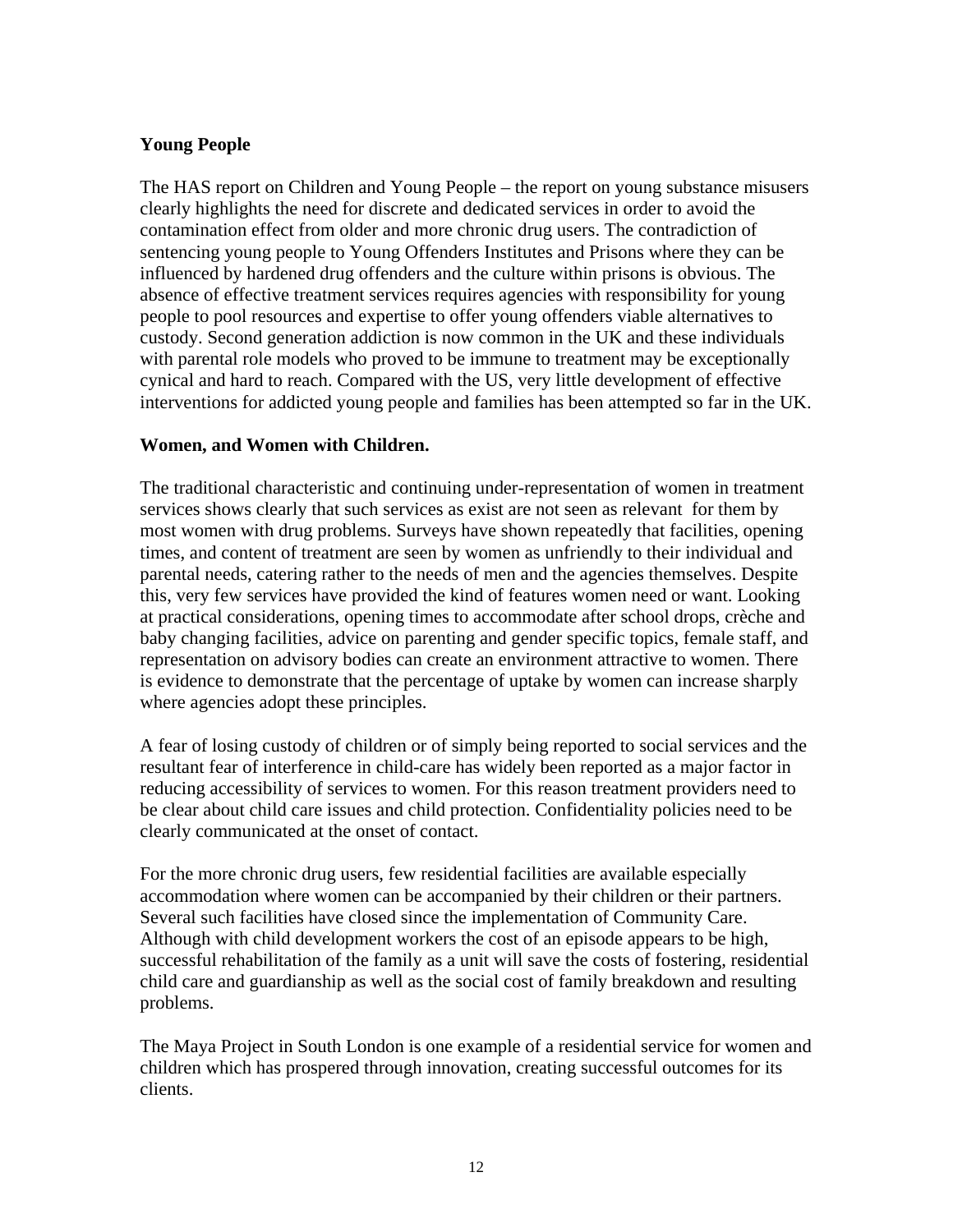The sex industry and drugs use are clearly linked and a high number of working women are drug dependent. Innovative outreach is needed to provide access to treatment and help. This may be particularly problematic as few working women wish to be identified as drug misusers because of stigmatisation, resulting loss of business and vulnerability to pimps.

### **Minority Ethnic Groups**

Black drug users are more likely to be overly represented within the criminal justice and mental health systems whilst at the same time being under-represented in treatment services, both in prison and in community treatment settings. The reasons for this are complex. We should not be blind to institutional prejudice, which can both include minority groups as crime suspects and exclude them as clients for services. There is often a perception amongst ethic minority problem users that drug treatment agencies are not relevant to their needs.

An active debate remains unresolved as to whether separate agencies or integrated services should answer this need. Traditional treatment services have been particularly unsuccessful in attracting minority ethnic groups. Here models of community development and ownership can bring treatment providers closer to the communities they serve by identifying and providing for major cultural differences.

For example, individualistic treatments such as counselling for the drug user may be irrelevant to some cultures in which the family rather than the individual is the smallest unit of treatment. Similarly, the internal psychology that we take for granted is a recent western invention and totally alien to some Eastern cultures. For many Afro-Caribbean people the stigma of psychiatric treatment is significant enough to deter them from seeking help in psychiatric settings.

Ethnic minorities cannot be treated as a homogeneous group. There are many communities in which different needs should be recognised. There are several key principles that can help in the delivery of treatment. Consultation and needs analysis can help identify treatment requirements. Community development models and partnership approaches help challenge Euro-centric assumptions. Appropriate staffing, cultural sensitivity, and, where necessary, separate services, should be considered. Drug awareness and training for community groups can help to bridge gaps in understanding and, similarly, the various minority ethnic communities can train treatment providers in cultural diversity.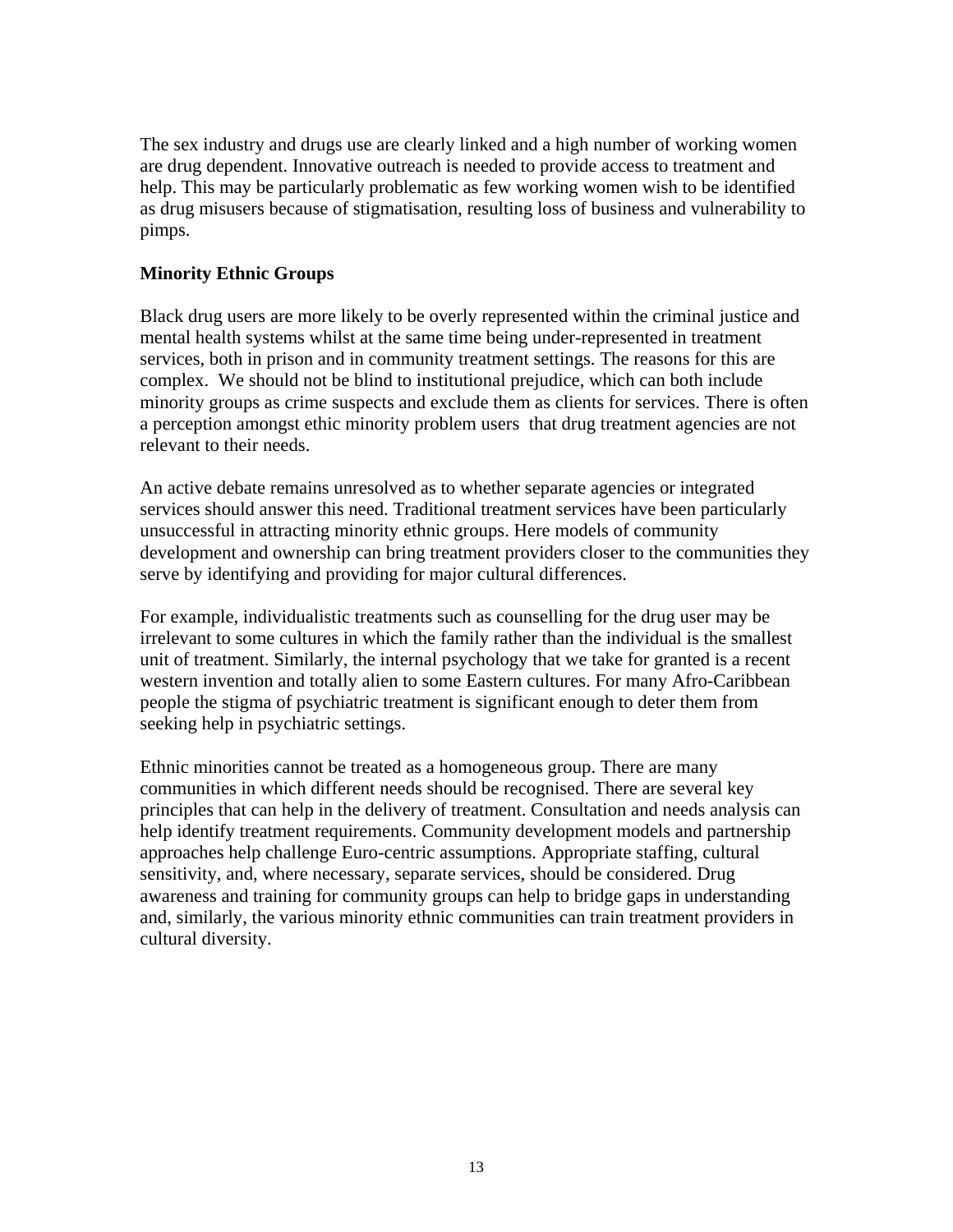#### **Stimulant Users**

As there is no physical withdrawal syndrome from stimulant use, offenders who have been using crack and amphetamines are less likely to disclose their illicit drug use. In the community they are again less likely to present themselves at agencies which, in the main, focus their service delivery towards opiate users. Recent research in South London suggests that only about one fifth of stimulant users ever report their drug use to any professional agency.

There is evidence, however, stimulant users can be some of the most prolific offenders. Project STAR (Stimulant Treatment and Research) in its needs analysis survey identified the average cost of drugs use. In the week before interview respondents on average spent £447 with a range of £20-£2125. The wide range is due to low cost of amphetamine sulphate and high cost of crack and cocaine. Offenders using stimulants are more likely to be involved in violent crime (crime against the person) as opposed to opiate users who are more likely to commit acquisitive crime (crime against property). The Project Star Survey (op cit) found that almost half (49%) of respondents felt that they were more likely to become involved in violent situations since using stimulants, while 42% felt more aggressive. Further, the widespread use of amphetamines by heavy drinkers means that stimulant use may be implicated in many more crimes against the person that are attributed to alcohol use.

Stimulant use presents new challenges for treatment practitioners. The use of outreach programmes can be helpful in contacting stimulant users who may otherwise be unaware of treatment services which do cater for their needs. Again there are a different and unresolved arguments about the substitute prescribing of stimulants to users. There may well be benefit in pharmacological treatment which help deal with the depression, insomnia, lethargy and other symptoms of stimulant withdrawal.

A wide spread training initiative may be required to ensure that the needs of stimulant users are recognised and that appropriate interventions are developed. In the Project Star survey 75% of respondents wanted advice and information, while 80% identified counselling or other talk therapies as their primary treatment need, whereas only 27% required substitute prescribing. Progressive agencies rather than treating all drug users in the same way, are delivering alternative therapies, relaxation techniques, herbal teas and other interventions which help drug users to engage in a counselling process.

For some stimulant users who exhibit extremely impulsive behaviour and are otherwise unlikely to sustain interest in treatment, removal from the community into residential units, rehabilitation or safe and supported accommodation can be essential.

We are recognising that an increasing number of primary crack users are developing opiate dependency as a result of using heroin to manage the depression of 'come down or crash' (regular withdrawal after binges).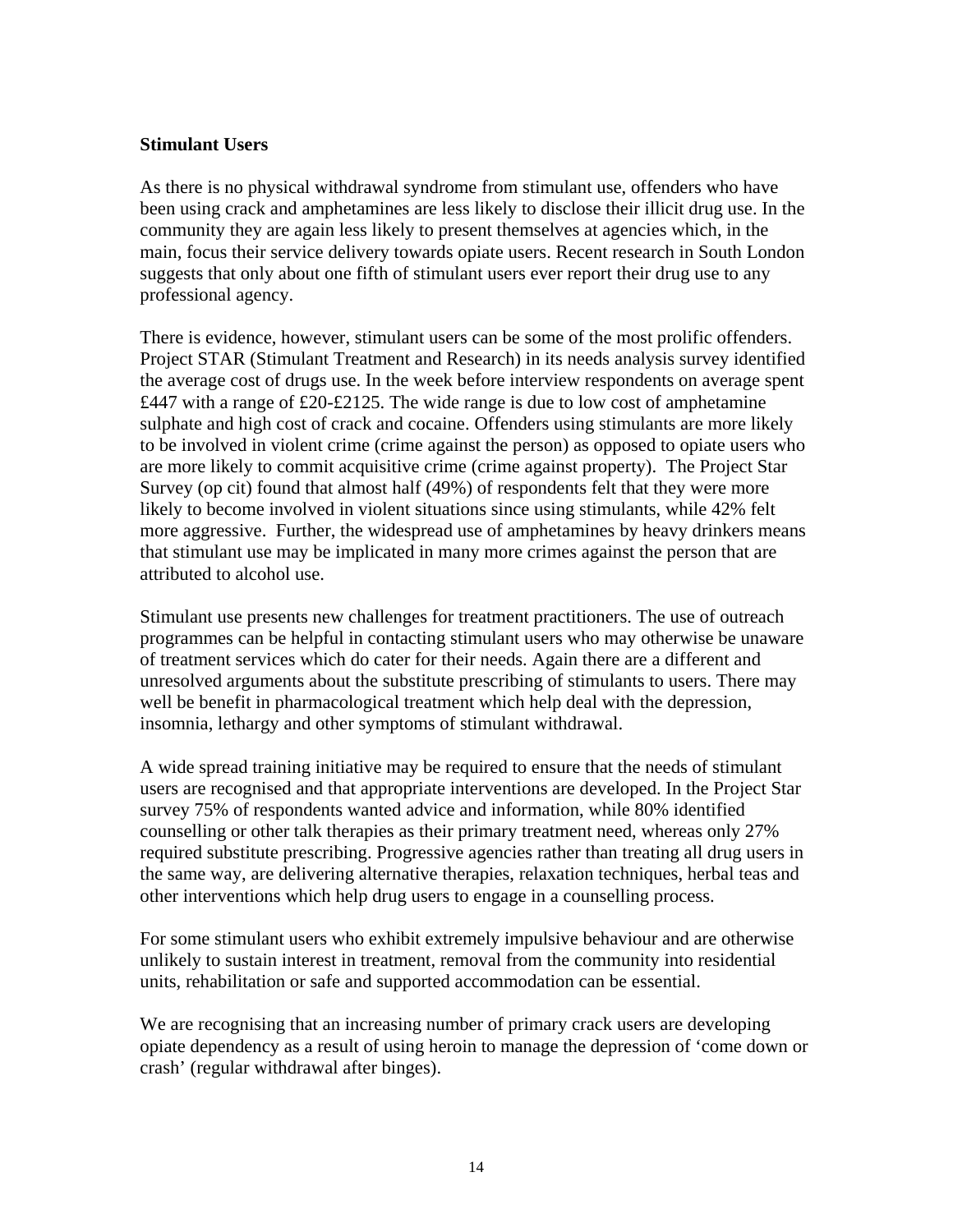### **Dual Diagnosis**

The closure of psychiatric hospitals and the lack of appropriate care in the community have lead to a large increase in the number of people with a mental diagnosis selfmedicating often through illegal drug use. There is an urgent need for appropriate drug services and for appropriate training for workers in existing drug services if a proper service is to be provided to these groups. Many drugs services, with the best of intentions, inappropriately assess and treat individuals with severe problems while neither recognising this severity nor knowing how to deal with it. Community mental health services are too often expected to deal with substance misuse without adequate specialist knowledge.

Multi-agency working involving adult mental health services, psychiatric services and specialist drugs agencies can offer a partial solution. Increasingly, individuals with dual diagnosis are appearing before courts. It may be for these people in particular that an alternative to custody needs to be found where their complex needs can be addressed. A model of good practise can be found for this group in the USA where the Phoenix House Foundation have established a successful therapeutic community within the classic self help model solely for women with drug misusers and mental health diagnosis. It must be noted that the success of this unit flies in the face of all previous professional opinion in mental health circles.

### **How do we manage treatment failure?**

Treatment failure (relapse) and treatment drop-out (voluntary premature termination) are the norm. Many drug users require exposure to more than one treatment episode before making significant change. In the context of coerced treatment, it is important to recognise that although coercion may be useful to introduce an offender to the change process, for treatment to be successful the individual must engage voluntarily at a relatively early point. In other words you can take a horse to water but you can't make it drink. Therefore, it is essential that those who fall out of treatment or relapse are offered further and ongoing treatment. This re-emphasises the case made earlier in this paper for good case management which can ensure consistency and continuity, reinforce achievements made in treatment and re-engage the individual rather than simply negating the treatment experience. Although difficult to achieve within a resource limited environment, this will reduce the propensity drug offenders to continue with the revolving door syndrome of drugs, offending, treatment and failure and custody.

#### **How do we measure outcomes?**

Monitoring & Evaluation methodologies should be an integral part of the treatment process and are vital if one is attempting to work in a way that provides continual assessment and feed back to the individual which is recorded. Re-set and revised treatment goals then create a dynamic treatment process.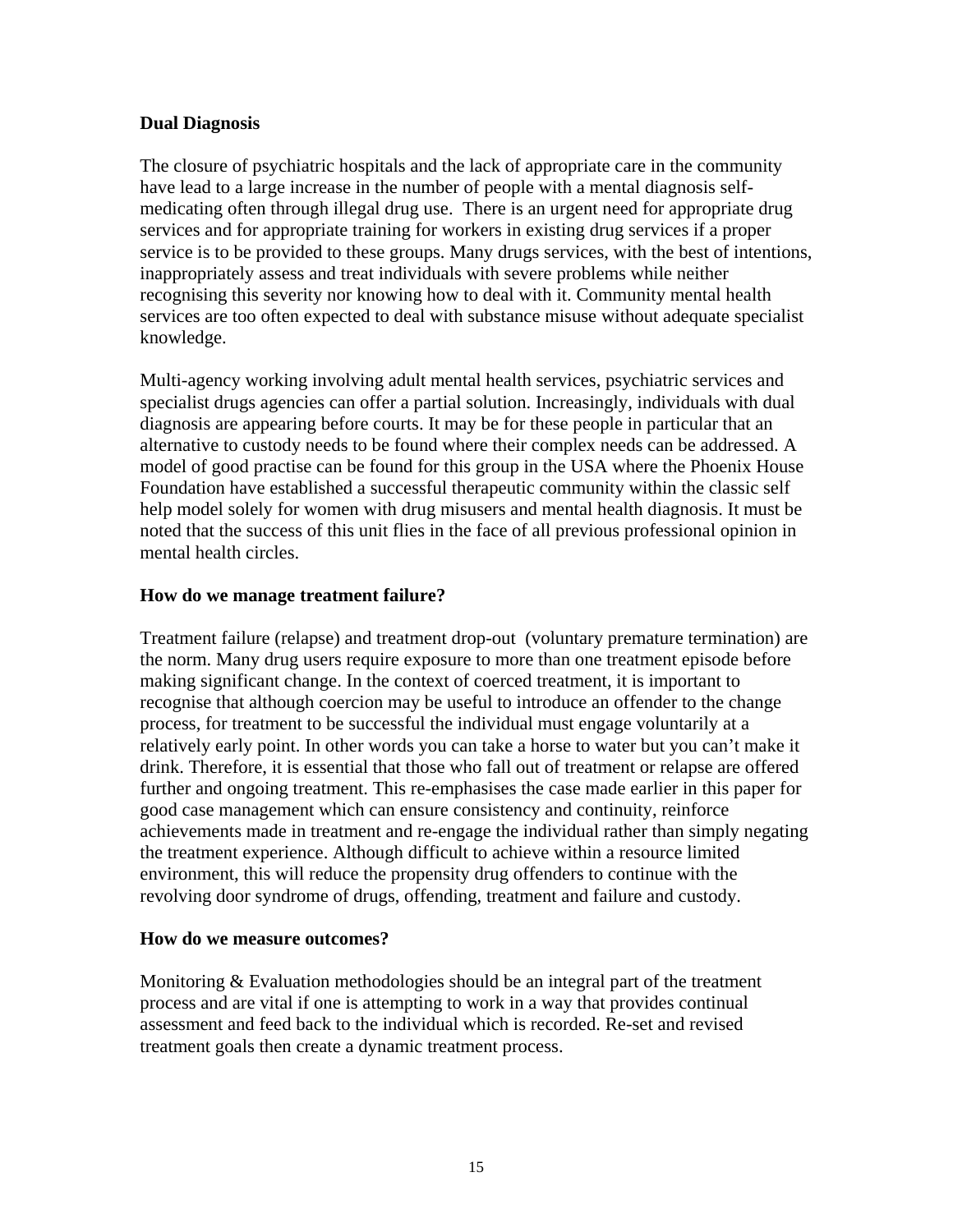Urine sample analysis, observations on attendance and compliance, self reporting, peer evaluation, measured reporting of change and evidenced based outcomes studies can all aid treatment providers in ensuring that interventions are having the desired effect.

While the above measures focus on the individual's response for treatment, it is also vital to manage the treatment environment, ensuring that the treatment curriculum, group and individual sessions are being delivered to the specification requirements and to the appropriate standard and quality. This is vital to attaining a healthy programme. Staff supervision, support and training are imperative to this end.

### **Will coerced treatment achieve the aim of reduced crime and drug misuse?**

The evidence overwhelmingly indicates that coerced treatment will work. But without sufficient investment, enabling existing resources to be articulated effectively, the effectiveness of such a strategy must be questionable. Much of the evidence used in this paper derives from US studies. The investment in treatment in the US is many times greater than in the UK. In New York alone there are over twelve thousand treatment beds. In the UK we have less than one thousand.

1 Edmunds et al (1998) Arrest Referral – Emerging Lessons from research Home Office Drug Prevention Initiative: Paper 23

2 Bennet T (1998) Drugs and Crime – Drug Testing and Interviewing Arrestees. Home Office Research Study 183

3 Thompson, A and Young J (1996) A Review of Treatment for Drug Offenders. Drugs: education, prevention and policy, Vol 3 No1

4 Hough,M. (1997) Alternatives to prison sentences, Paper written for Home Affairs Committee on Alternatives to Prison

5 Hough,M.(1996) Drug misuse and the Criminal Justice System. HMSO, London

- 6 Hindson M (1993) The ethics of compusory drug treatment Unpublished
- 7 Gerstein et al (1994) Evaluating recovery services. The California drug and alcohol treatment Assessment, Sacremento, Clafornia

8 Ghodse, H (1989) Drugs and Addictive Behaviour, Blackwell Scientific, London.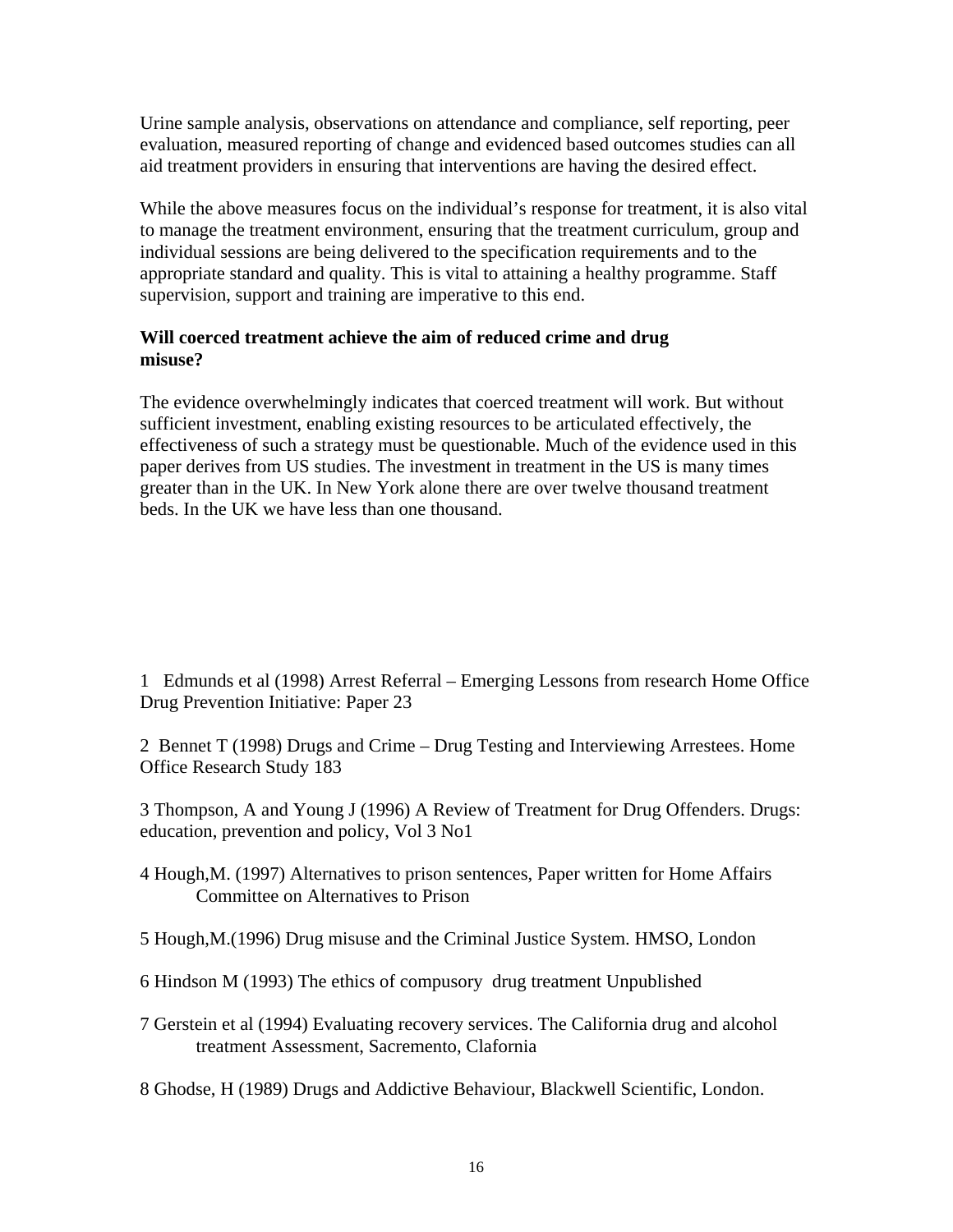- 9 Jones, M et al (1988) Drug User Consultation Survey. Addaction, London
- 10 Miller, W. & Rollnick S. (1991) Motivational Interviewing Guilford press, London.
- 11 Wanigarante et al (1990) Relapse prevention for Addictive behaviours. Blackwell Science, London.
- 12 Weiss, R.D. et al (1992) Methodological considerations in the diagnosis of co existing psychiatric disorders in substance abusers. British Journal of Addiction 87, pp179-187.

13 Treatment Outcome Working Group (1996)Treatment Protocol Effectiveness Study Office of US National Drug Control Policy Director

- 14 Treatment Outcome Working Group (1996) ibid
- 15 Gossop, Marsden and Stewart (1998) NTORS at One Year. Dept. Health
- 16 Deleon, G (1991) Retention in Drug Free Therapeutic Communities and Pickens. Leukefeld and Shuster, Improving Drug Abuse Treatment NIDA Research Monograph.
- 17 Hough, M. (1997) ibid
- 18 Hough M, (1997) ibid
- 19 Inciardi, M. (1996) Heroin use and street crime and Field (1994) The effects of intensive treatment in reducing recidivism in addicted offenders Federal Probation Service.
- 20 Strang et al, (1996) National Addiction Centre Research into Service Uptake by drug users .Reported in Drug Link August 1996
- 21 Jones M, and Jones S (1997) Project Star (stimulant treatment and research) stimulant users'needs assessment. Addaction (apa)